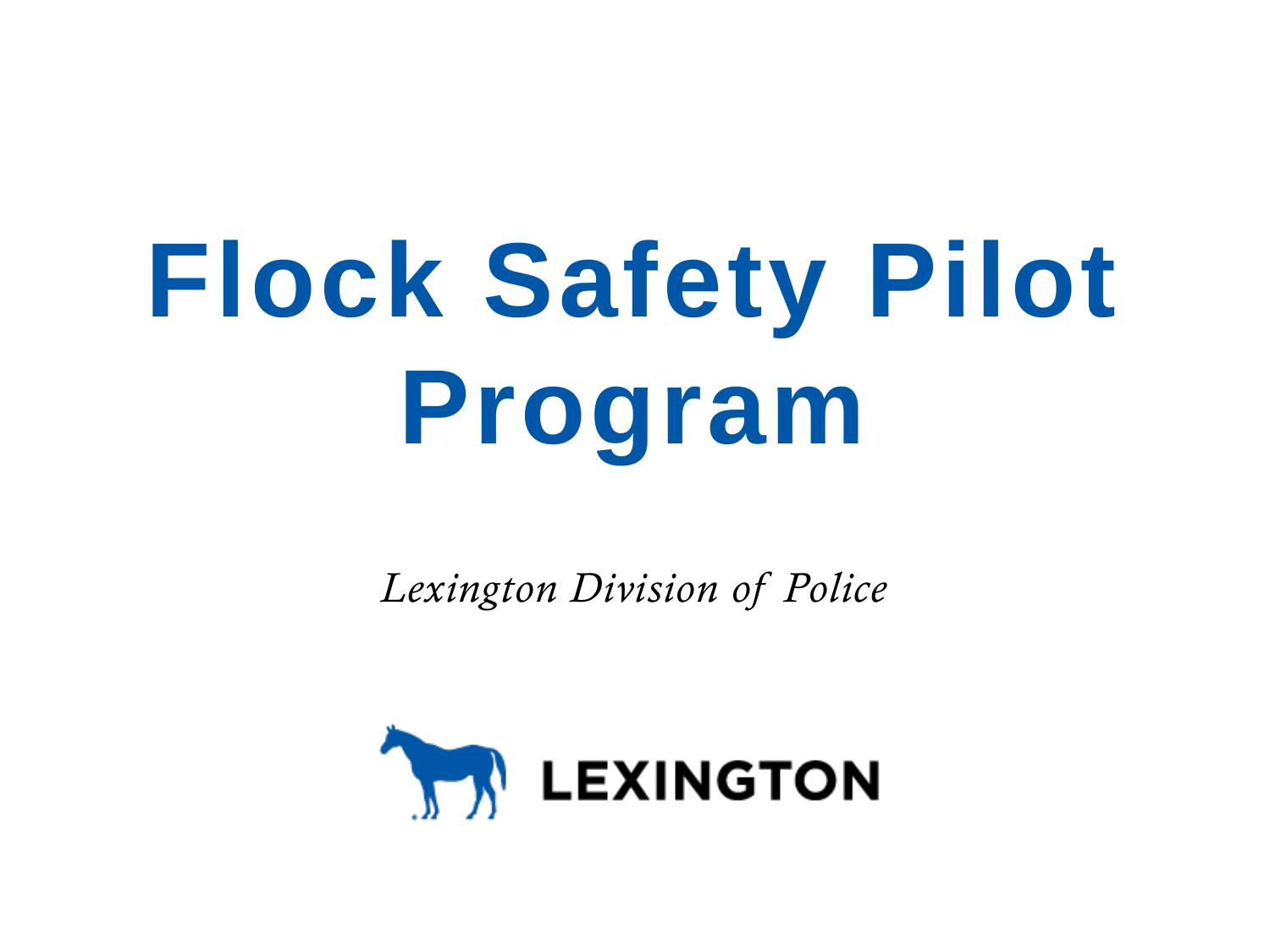

- Founded in 2017 in Atlanta Georgia
- Currently have License Plate Readers in 1500+ cities across US
- 850+ Law Enforcement Agencies are customers
- Kentucky Agencies are Owensboro, Madisonville, Hopkinsville, Middleton and will soon include Louisville
- Regional agencies include Knoxville, Nashville, Cincinnati, Indianapolis, Bloomington, Dayton, Columbus
- Partner with Axon Enterprise Inc. Our body worn camera vendor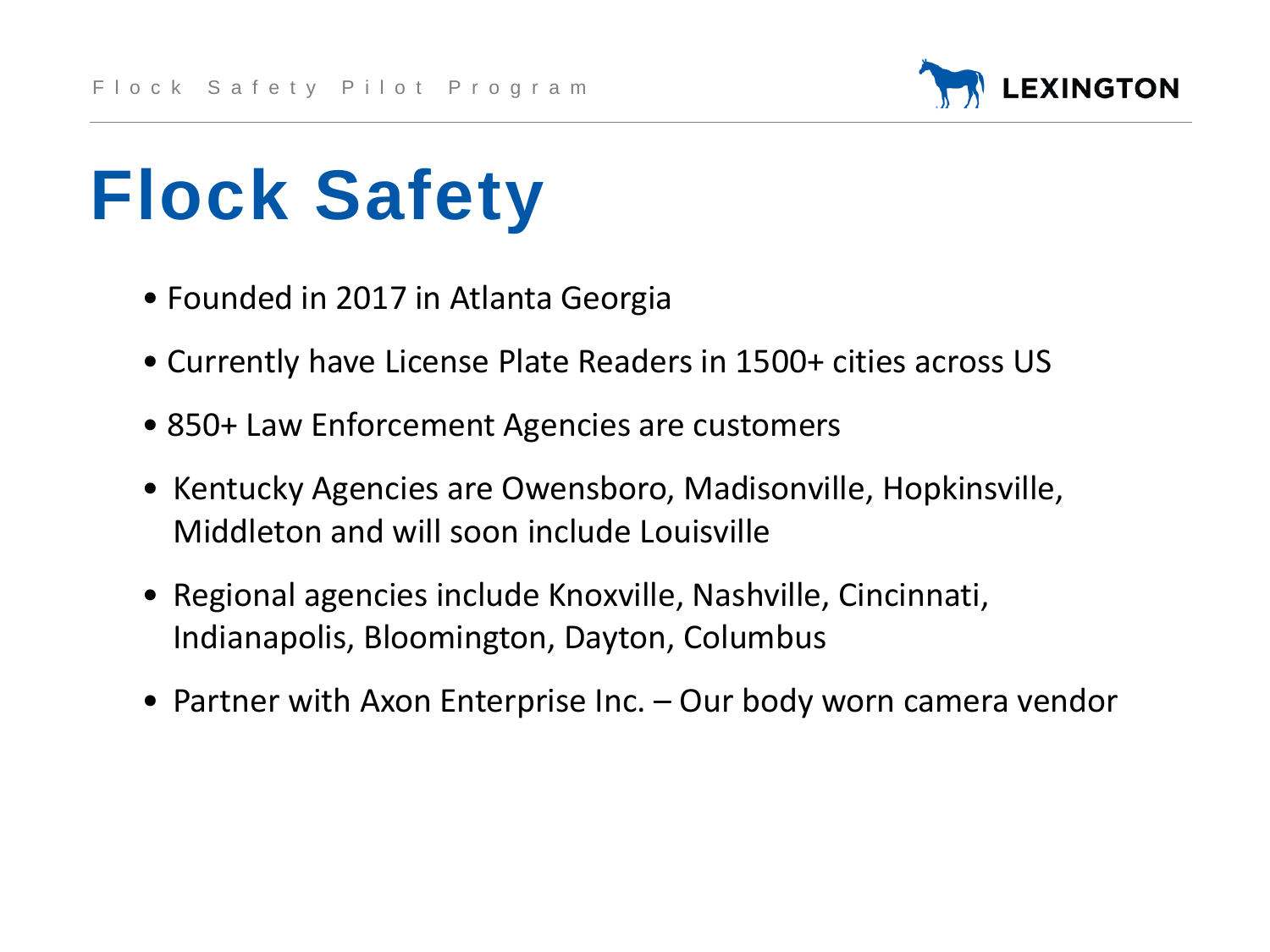

- License Plate Readers (LPRs) Fixed locations
- Powered by solar and connected with cellular data
- LPRs take 6-7 still images when a vehicle passes by
- LPRs can read the license plate and determine the color, make and type of vehicle which are all searchable.
- Vehicle is automatically checked to see if it is on a hot list and law enforcement is notified if there is a "hit." (NCIC, AMBER Alerts, agency specific lists.
- Will not be used for speed or red light enforcement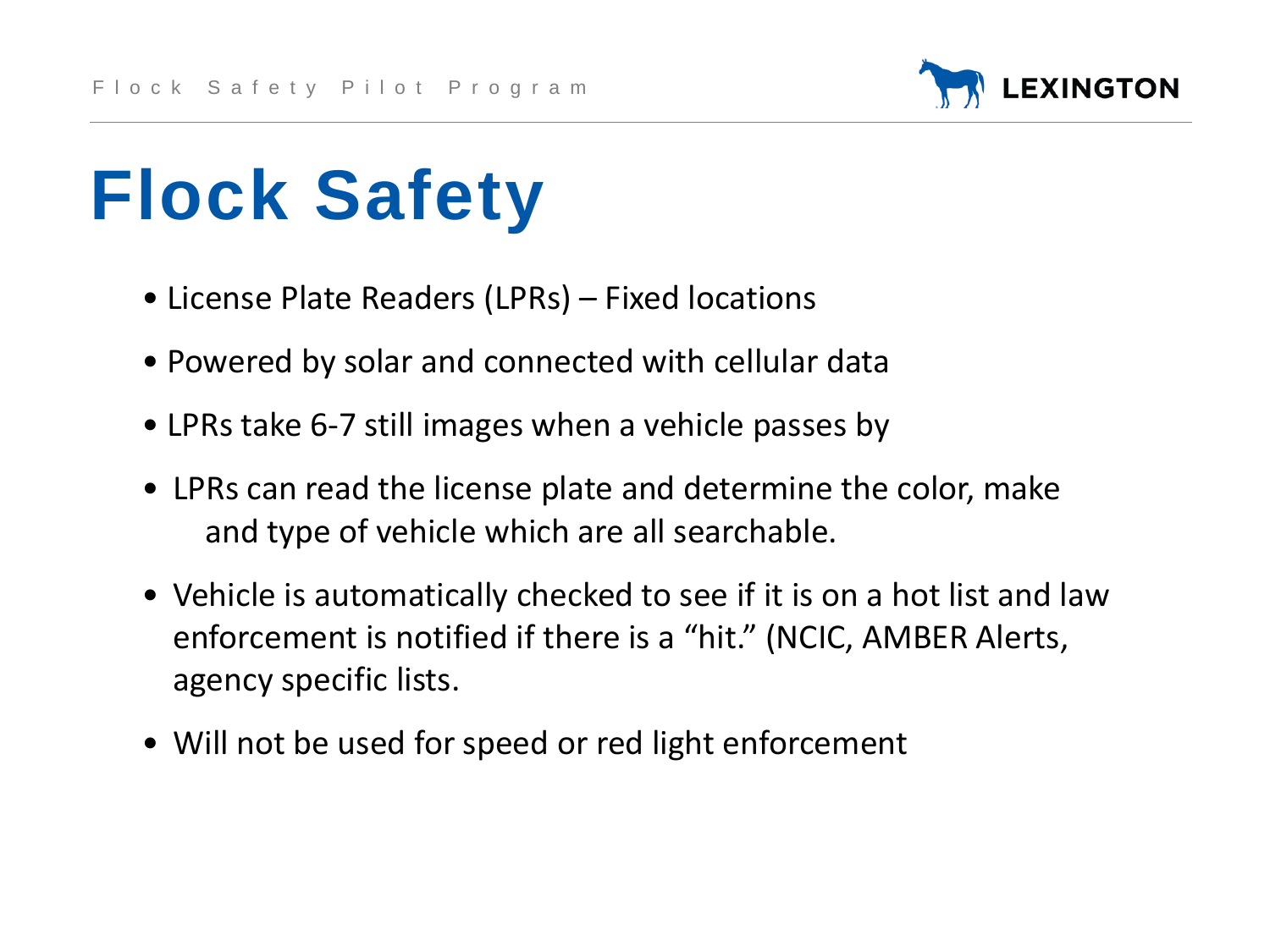

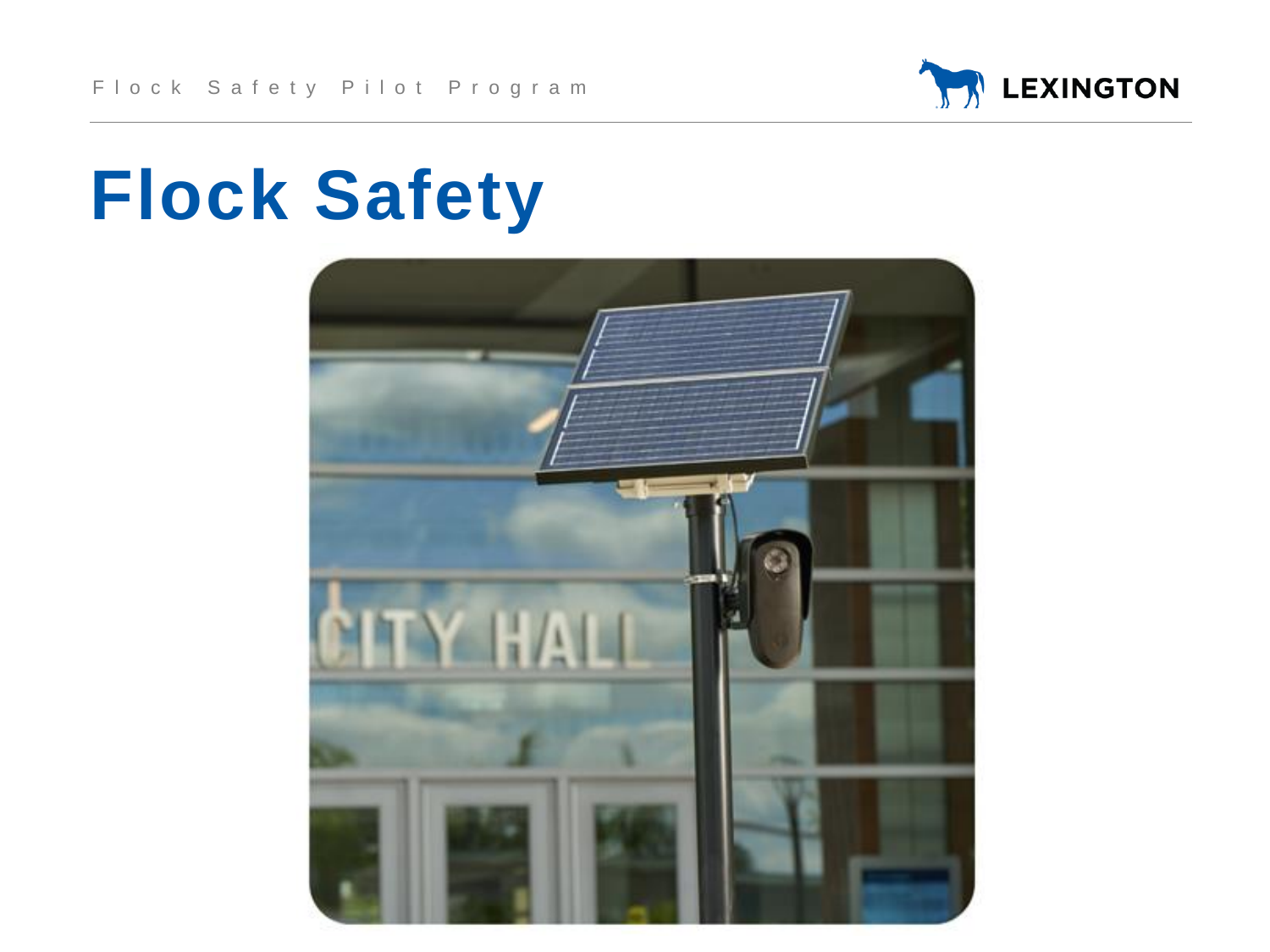

- Images and data are only stored in the system for 30 days
- If they are part of a criminal investigation they must be stored in our digital evidence management system within that 30 days or they will be deleted.
- Flock Safety, Axon and the National Police Foundation have partnered to conduct a study on the effectiveness of license plate readers for law enforcement
- In exchange for participation we will receive 25 LPRs free for one year (\$68,750 value including installation)
- We will share general crime data with them and participate in a monthly call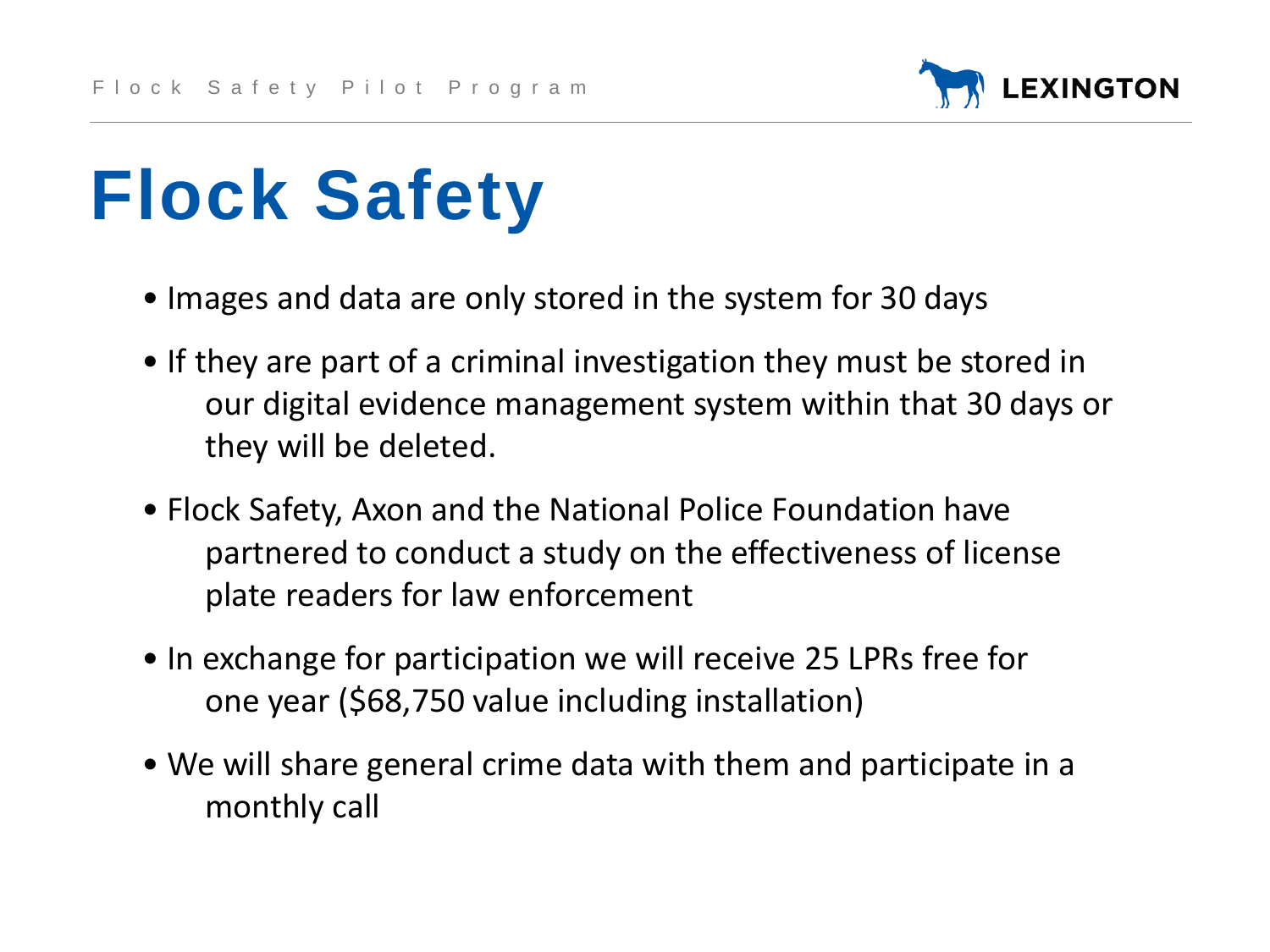

- LPRs are directed at vehicles travelling on a right of way
- LPRs will be located in multiple locations throughout Lexington based on our violent crime patterns
- LPRs are moveable based on changing crime patterns
- LPRs are used to gather leads to investigate crimes reported to us, not for enforcement in neighborhoods
- We met with NAACP, ACLU and the Human Rights Commission to discuss this program and their main concern was where we choose to place the cameras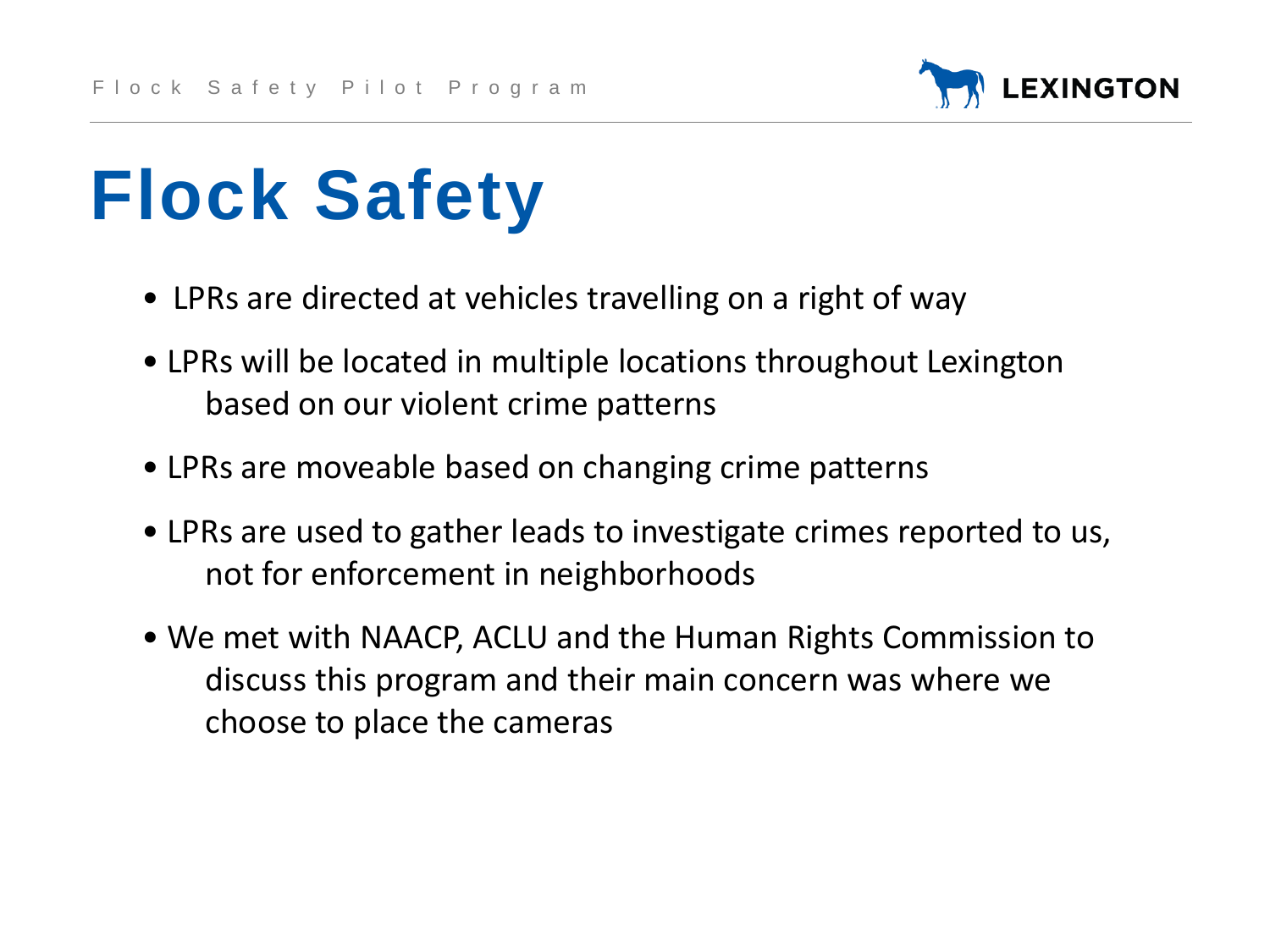

- Primary goals of the program:
	- To solve and reduce crime
	- To locate and recover missing and endangered people (AMBER Alerts, Golden Alerts, etc.)
- As part of participating in the study the National Police Foundation will provide a custom report for our agency detailing:
	- Effect of license plate readers on crime, arrests and clearances
	- Guidance on more effective ways of deploying license plate readers
- •Determine if this is an investment we want to continue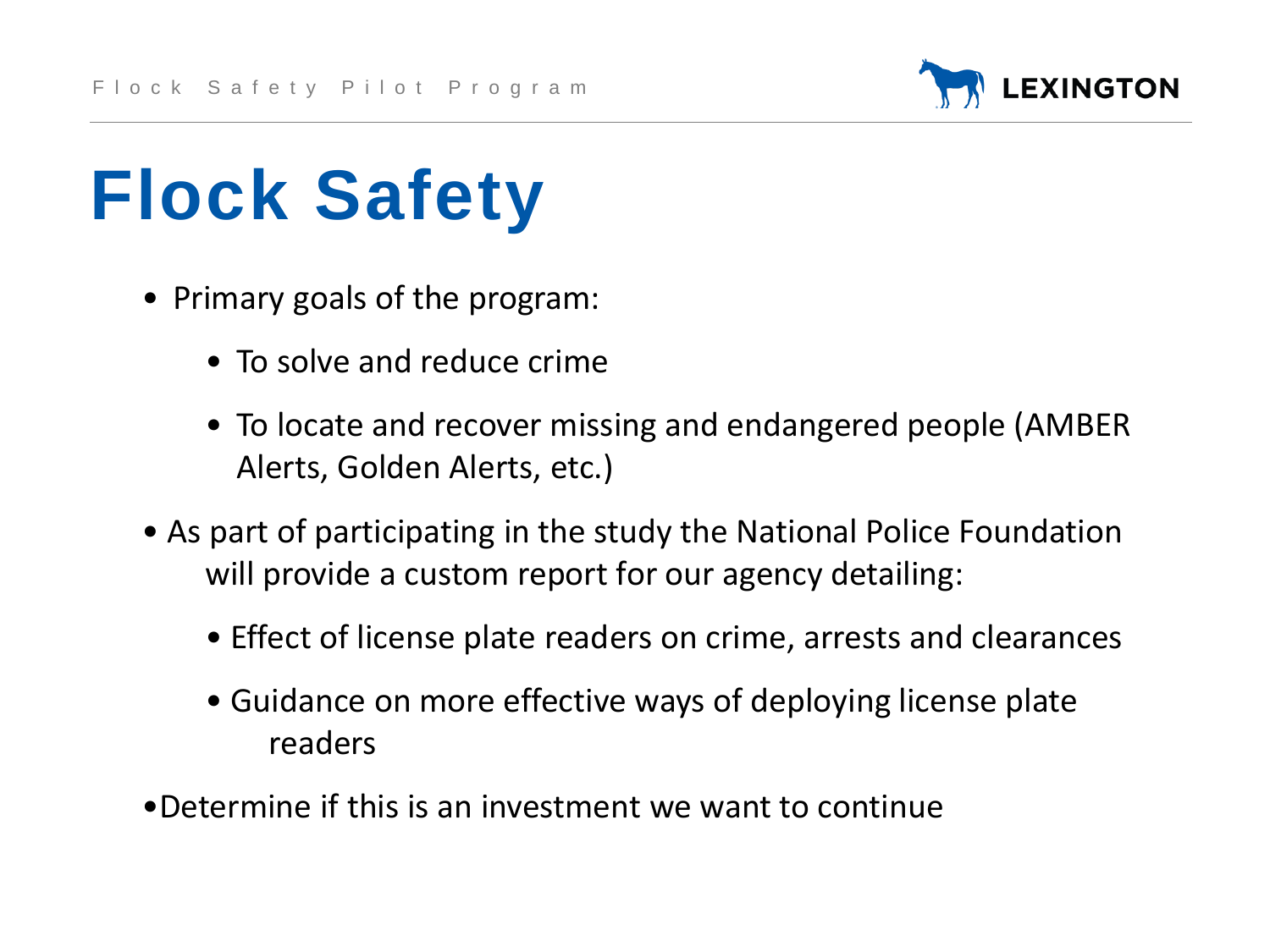

# **Flock Safety - Policy**

- Clearly outlines use of LPR system is for legitimate law enforcement and public safety purposes
- It is a violation of this policy to use the LPR system or associated data for any personal purpose.
- Officers are required to enter a reason for any search
- Audits of use of system will be conducted by Public Integrity Unit
- Because the LPR alert may relate to a vehicle and may not relate to the person operating the vehicle, officers are reminded that they need to have reasonable suspicion and/or probable cause to make a stop of any vehicle.
- Entries to any hot list are vetted by a supervisor/Intel Unit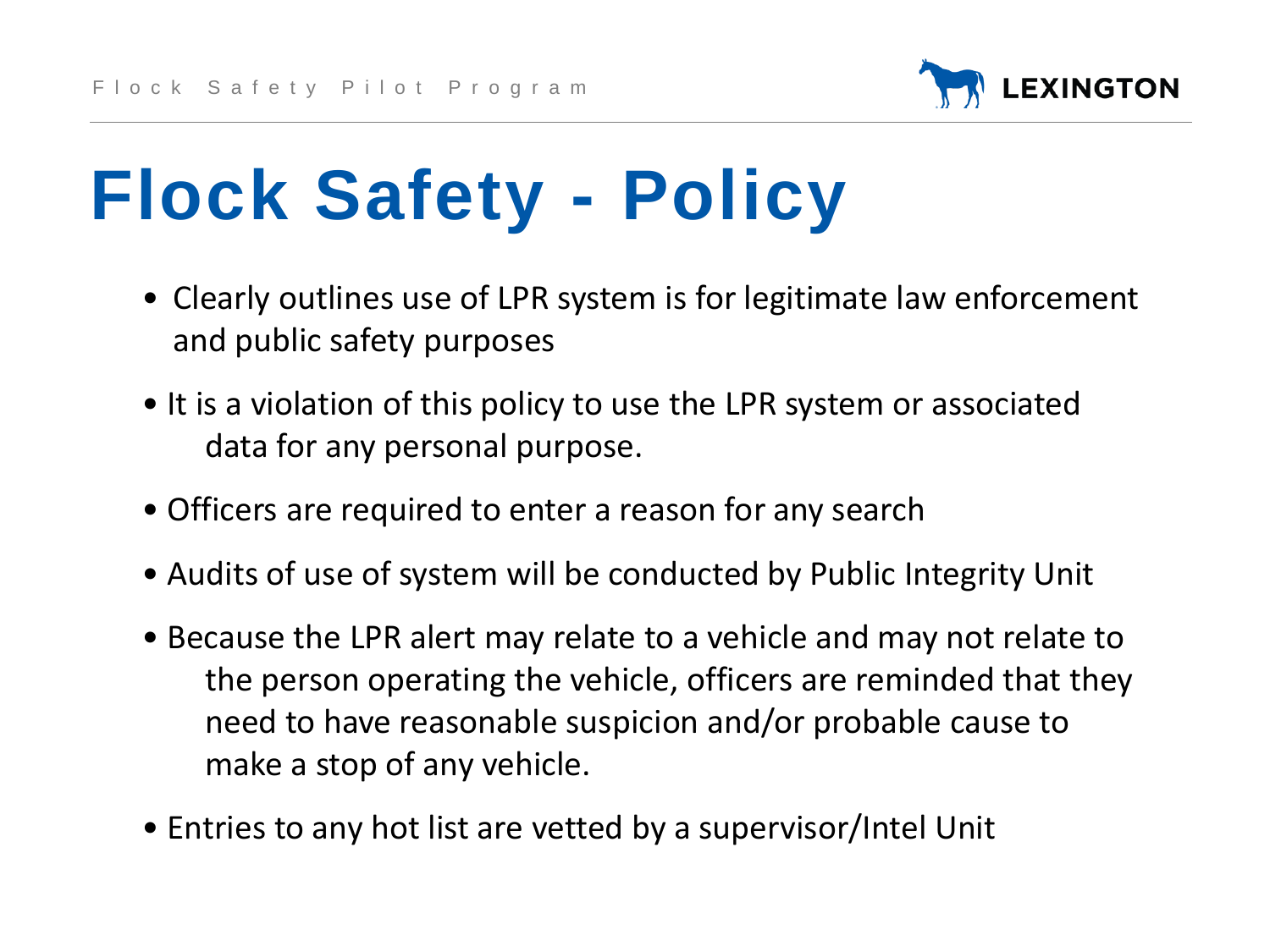

# **Flock Safety – Next Steps**

- We have finalized our policy based on a review of other policies and best practices from International Association of Chiefs of Police
- NAACP, ACLU and Human Rights Commission reviewed policy and their input was incorporated in the final policy
- Policy is posted on our transparency page for public input
- Training was conducted in early March
- LPR installation will occur in April